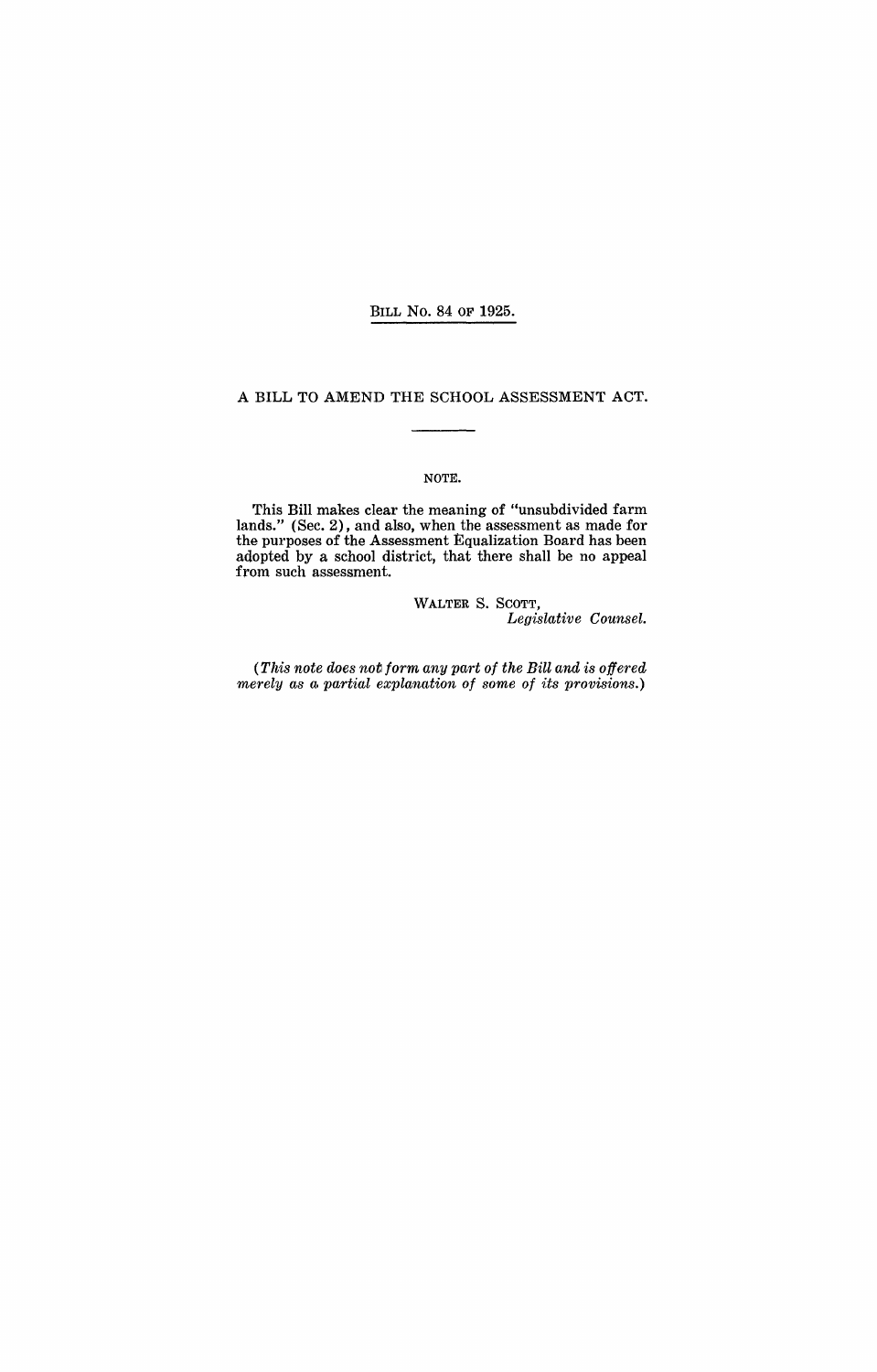# **BILL**

## No. 84 of 1925.

#### An Act to amend The School Assessment Act.

*(Assented to* 1925.)

H IS MAJESTY, by and with the advice and consent of the Legislative Assembly of the Province of Alberta, enacts as follows:

~. This Act may be cited as *"The School Assessment Act Amendment Act, 1925."* 

*2. The School Assessment Act,* being chapter 52. of the Revised Statutes of Alberta, 1922, is amended as to section 2 by adding as clause (i) thereof the following:

" $(i)$  'Unsubdivided farm lands' shall mean lands which are used for farming purposes and in respect of which no plan of subdivision has been filed under the provisions of *The Land Titles Act."* 

**3.** Section 7 of the said Act is amended as to subsection (2) by adding after the words "for the purposes of this section" where they occur in the third line thereof the words "and there shall be no appeal therefrom."

**4.** Section 11 of the said Act is amended by inserting before the words "any person" where they occur in the first line thereof the words "subject to the provisions of subsection (2) of section 7 of this Act."

**5.** This Act shall come into force on the ............. day of ..................... 19 .. .